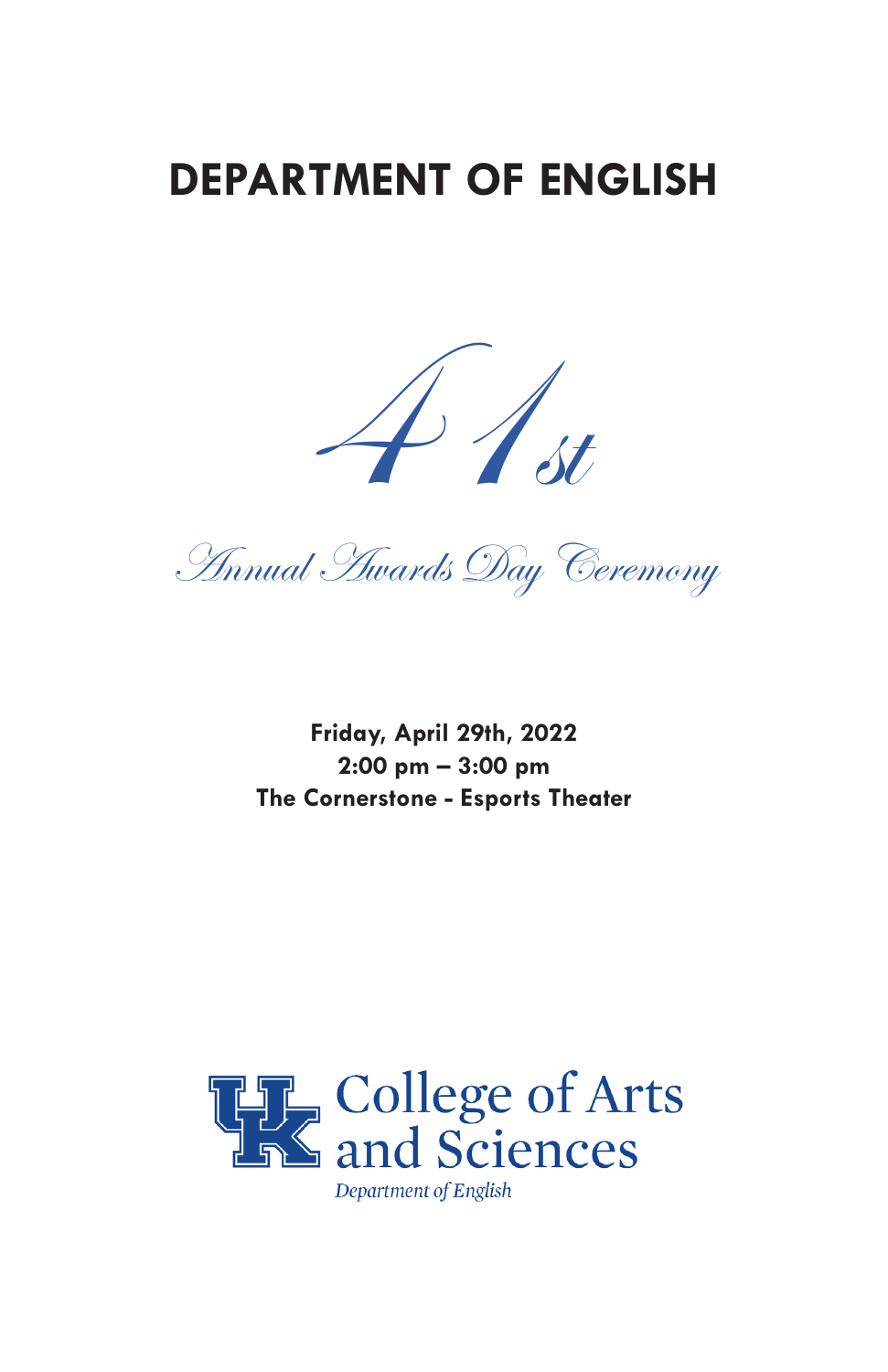# **Thank you for joining us for the Department of English's Annual Awards Day.**

**The accomplishments of our students would not be possible without the support of family members, friends, mentors, and faculty.**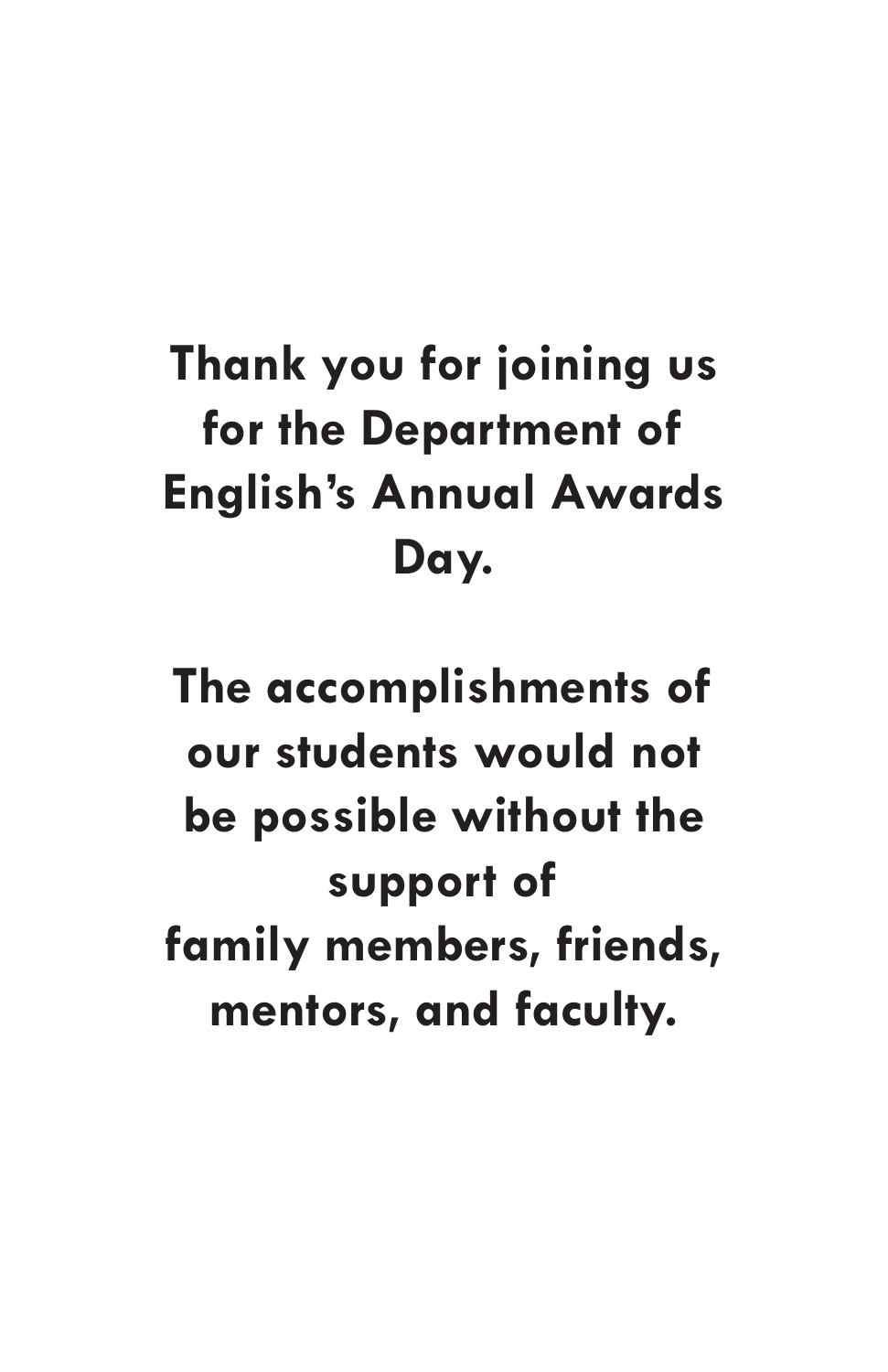## **Forty-first Annual English Awards Day Ceremony**

Dr. Jonathan Allison **Chair of the Department of English**

Dr. Janet Eldred **Associate Chair of the Department of English**

Dr. Michelle Sizemore **Director of Undergraduate Studies**

Dr. Michael Trask **Director of Graduate Studies**

Prof. Frank X Walker **Director of Creative Writing**

**Keynote Address** Dr. DaMaris B. Hill

**2022 English Alumnus Award** Dr. Jeff Zurcher (BA '98), The Calipari Foundation

**2022 English Alumna Award** Dr. Salome Nnoromele (PhD '95), Interim Vice President for Diversity and Inclusion, Ohio **University**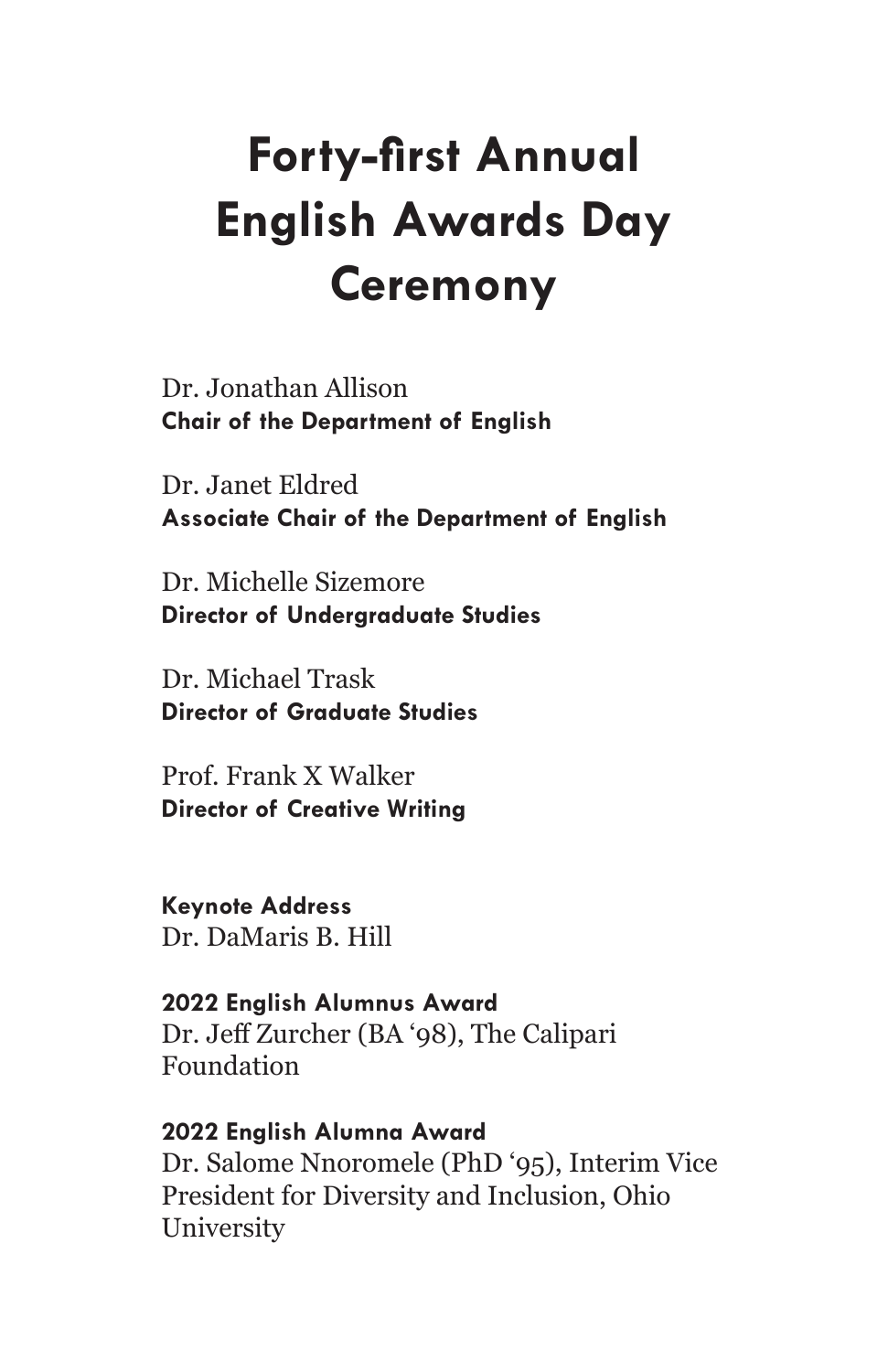## **Undergraduate Awards**

#### **Dantzler-Dantzler Award for Academic**

#### **Achievement by a Senior**

• Alex Stoeckle

#### **O.J. & Ruby Wilson Scholarship for an Outstanding Senior**

• Hailey Combs

#### **Patricia and William Stacy Endowed Fellowship in Undergraduate English Education**

• Deidra White

#### **Julester Shrady Post Memorial Scholarship**

- Clayton Dalton
- Hannah Timmerman

#### **Barbara Sutton Cowles Scholarship for an Outstanding Senior**

- Tanner Eckstein
- Jorden Keator

#### **Michael Adelstein Award for Prospective High School Teachers of English**

• Sam Johnson

#### **Bill Bridges Scholarship for an Outstanding First-Generation College Graduate Majoring in English**

• Alex Stoeckle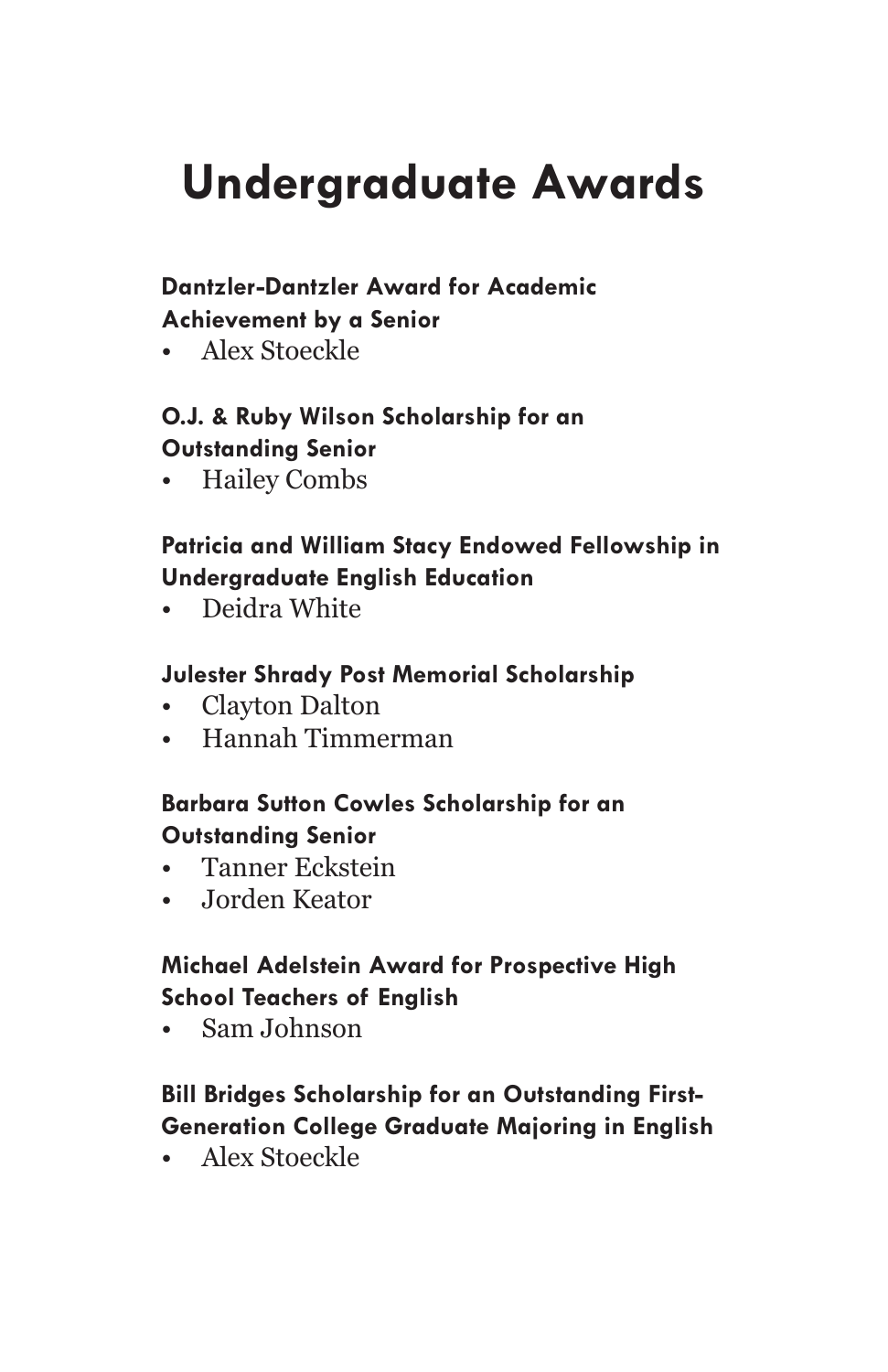#### **Sigma Tau Delta-Meritorious Service**

• Jorden Keator

#### **William Hugh Jansen Undergraduate Award for Distinguished Writing**

- Deidra White, "Woodstock"
- Claire McKinney, "The Sea Close, the Sky Closer"

#### **Best Undergraduate Essay in 200-Level Course**

- Ian Harrison, "Ethnic Zombification: *Get Out* and *Night of the Living Dead*"
- Meghan Brockhman, "Rom Coms and Regency" - Honorable Mention

#### **Best Digital Project in a 200-level Literature and Film Course - Individual Project**

- Haley Patterson, "Isolation: Beyond the Y*ellow Wallpaper*"
- Clayton Dalton, "Murder, She Wrote," Runner up

#### **Distinction for Best Digital Project in a 200-level Literature and Film Course - Group Project**

• Shayla Anaskevich, Jordan Balleza, Alexis Feltner, Michelle Jelencic, and Emma Plaxico, "The Relationships of Sisters in the Aftermath of a Missing Father Figure"

#### **John Spalding Gatton Provost Scholarship**

Paige Johnson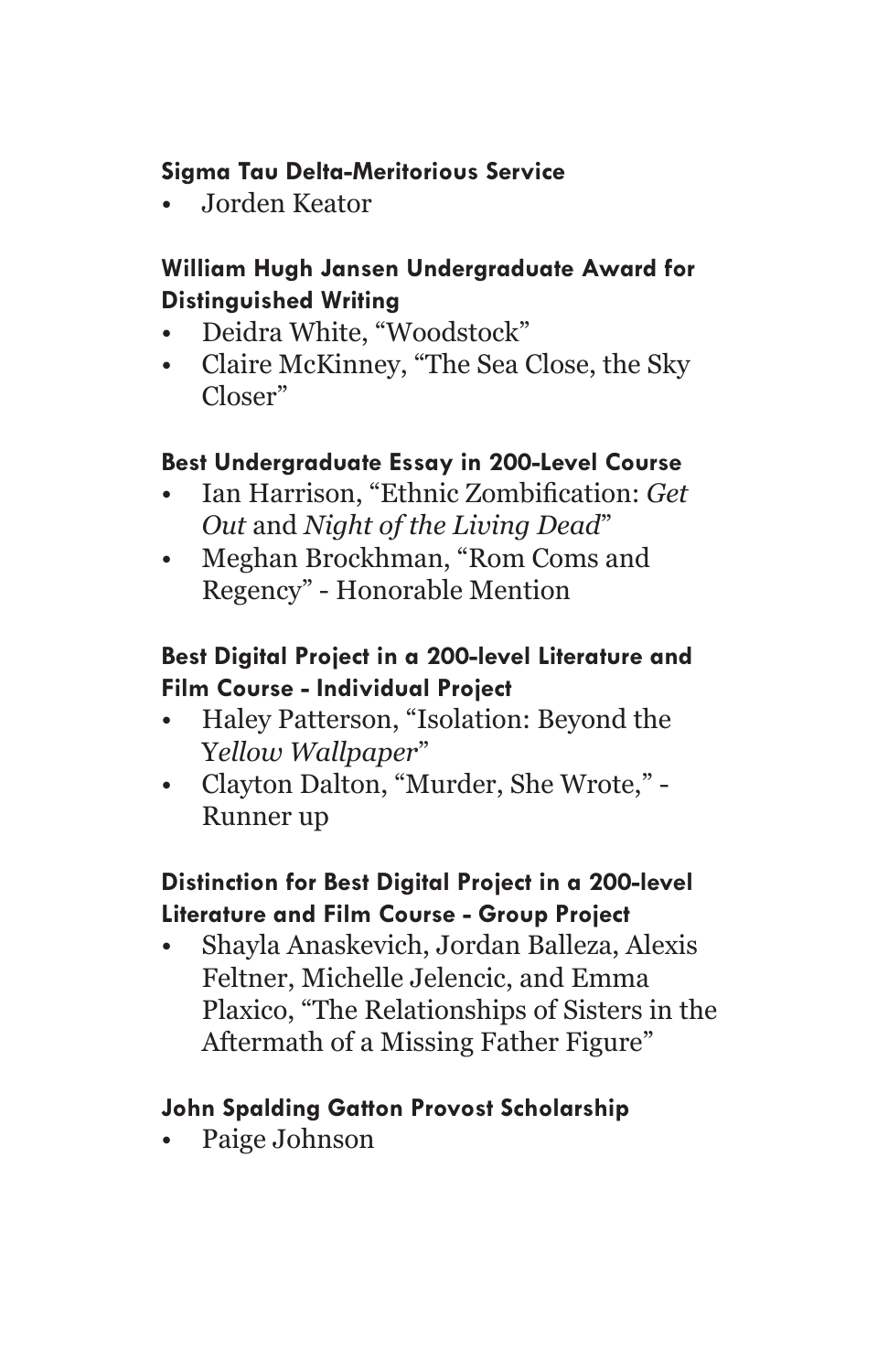## **Graduate Awards**

#### **2022 Provost Outstanding Teaching Assistant Award**

• Emily Naser-Hall

#### **Ellershaw Award for an Outstanding PhD Candidate**

• Jessica Van Gilder

#### **William J. Sowder Award For Best Graduate Student Critical Paper**

- Alex Gergely
- Hannah Schultz

#### **Ben Wathen Black Memorial Graduate Scholarship in British Literature**

• Katie Kohls

#### **Patricia and William Stacy Endowed Fellowship in Graduate English Education**

• Shannon Branfield

#### **Robert L. Doty English Graduate Support Fund**

- B Bailey
- Caitlin Coulter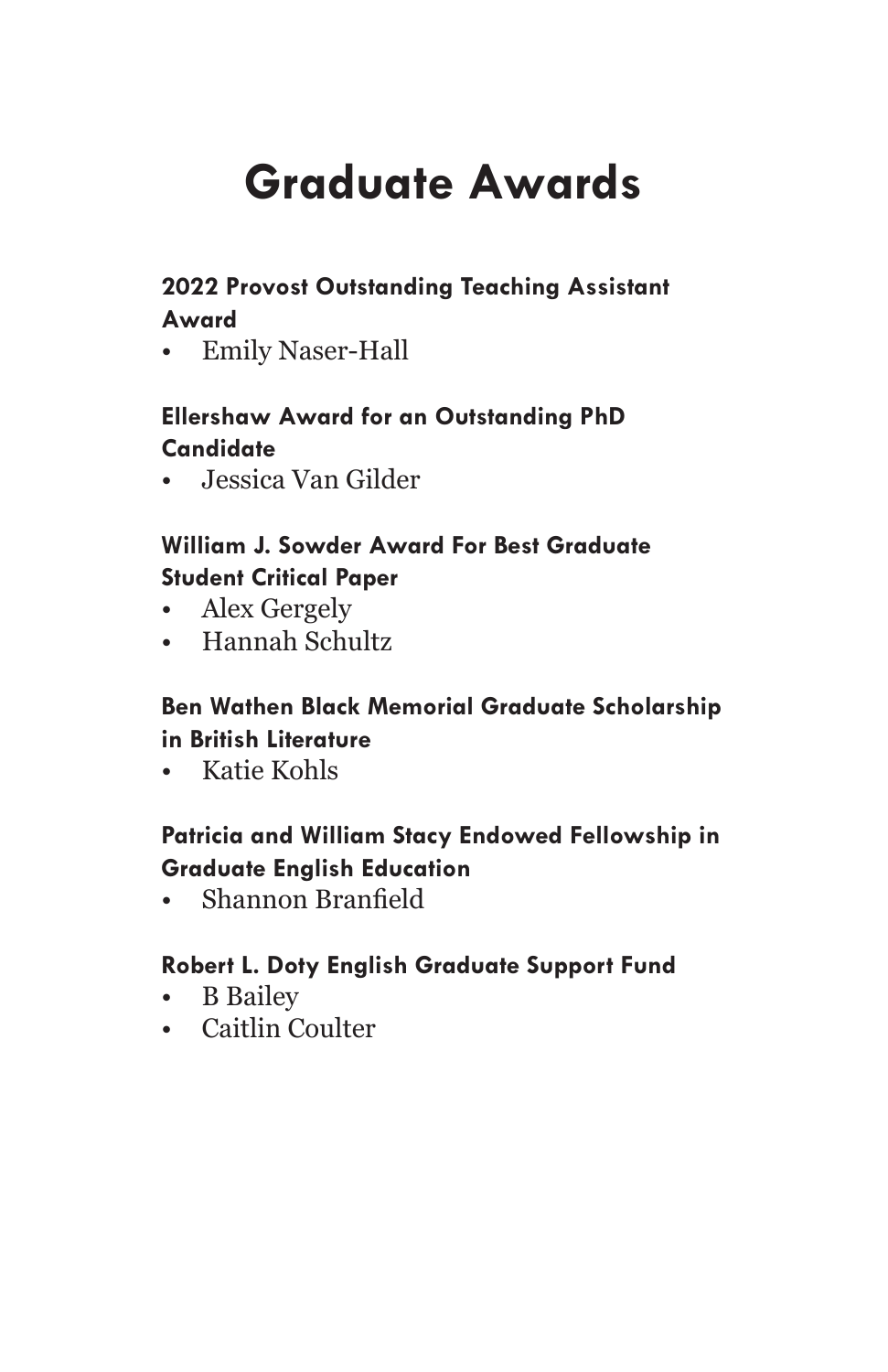# **Creative Writing Awards**

#### **Betty Combs Owen Recruitment Scholarship**

• Savannah Bowen

#### **Dantzler-Farquhar Award for Creative Writing**

- Nonfiction: Dorothy Moore, "Mae, Make the Fire"
- Fiction: Blake Gidley, "Seasick"
- Poetry: Deidra White, "Meihua"

#### **Master of Fine Arts in Creative Writing Award**

- Nonfiction: Lucy Jayes, "Survival Kit"
- Fiction: Allegra Solomon, "True Blue"
- Poetry: Alfonso Zapata, "Perishable Goods"

#### **Nikky Finney Graduate Fellowship**

- Incoming: Jazmin Witherspoon
- Returning: Kasimma

#### **Outstanding MFA Teaching Assistant**

• Betsy Packard

#### **The Paul and Alice Richardson Creative Writing Scholarship**

• Tyler Patton

#### **UK Libraries King Library Press Poetry Broadside Contest**

- Undergraduate: Atticus Combs
- Graduate: Betsy Packard

#### **William Hugh Jansen Award**

• NitaJade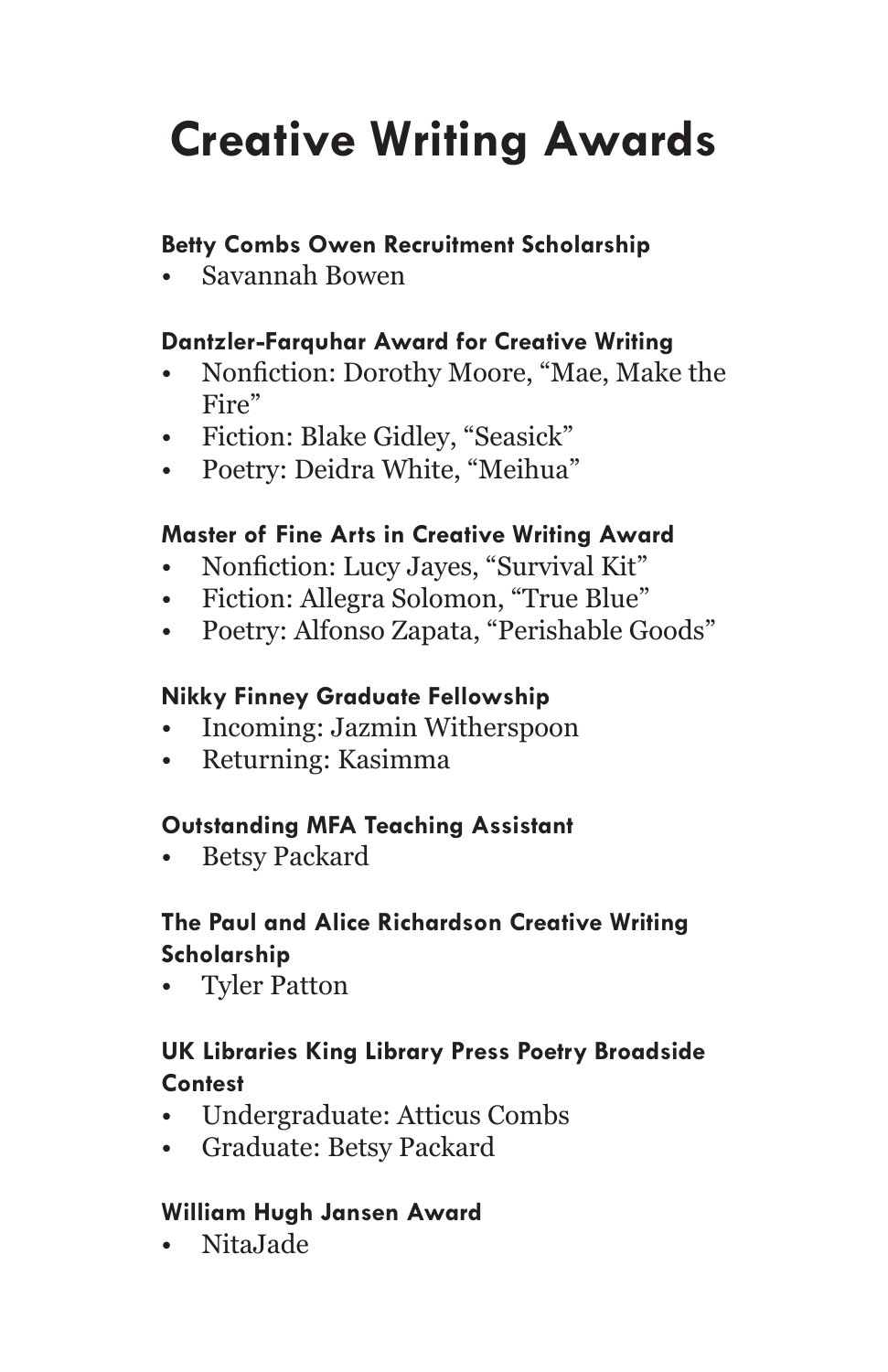# **Faculty & Staff Awards**

#### **2022 A&S Faculty Promotion of Diversity or Inclusion Award**

• Crystal Wilkinson

#### **2022 A&S Faculty Outstanding Undergraduate Research Mentoring Award**

• Marion Rust

#### **2022 A&S Faculty and Teaching Awards in the Humanities**

• Regina Hamilton-Townsend

#### **2022 A&S Staff Diversity and Inclusivity Award**

• Kristen Pickett

#### **2022 Provost Outstanding Teaching Award for Faculty**

• Regina Hamilton-Townsend

#### **Ellen Rosenman Distinguished Faculty Award**

• Crystal Wilkinson

#### **Twenty-Five Years of Service**

• Michael Carter

#### **Faculty Retirements**

- Walter Foreman, 50 years of service. Retiring July 2022
- Gurney Norman, 43 years of service. Retiring December 2022
- Armando Prats, 47 years of service. Retiring July 2022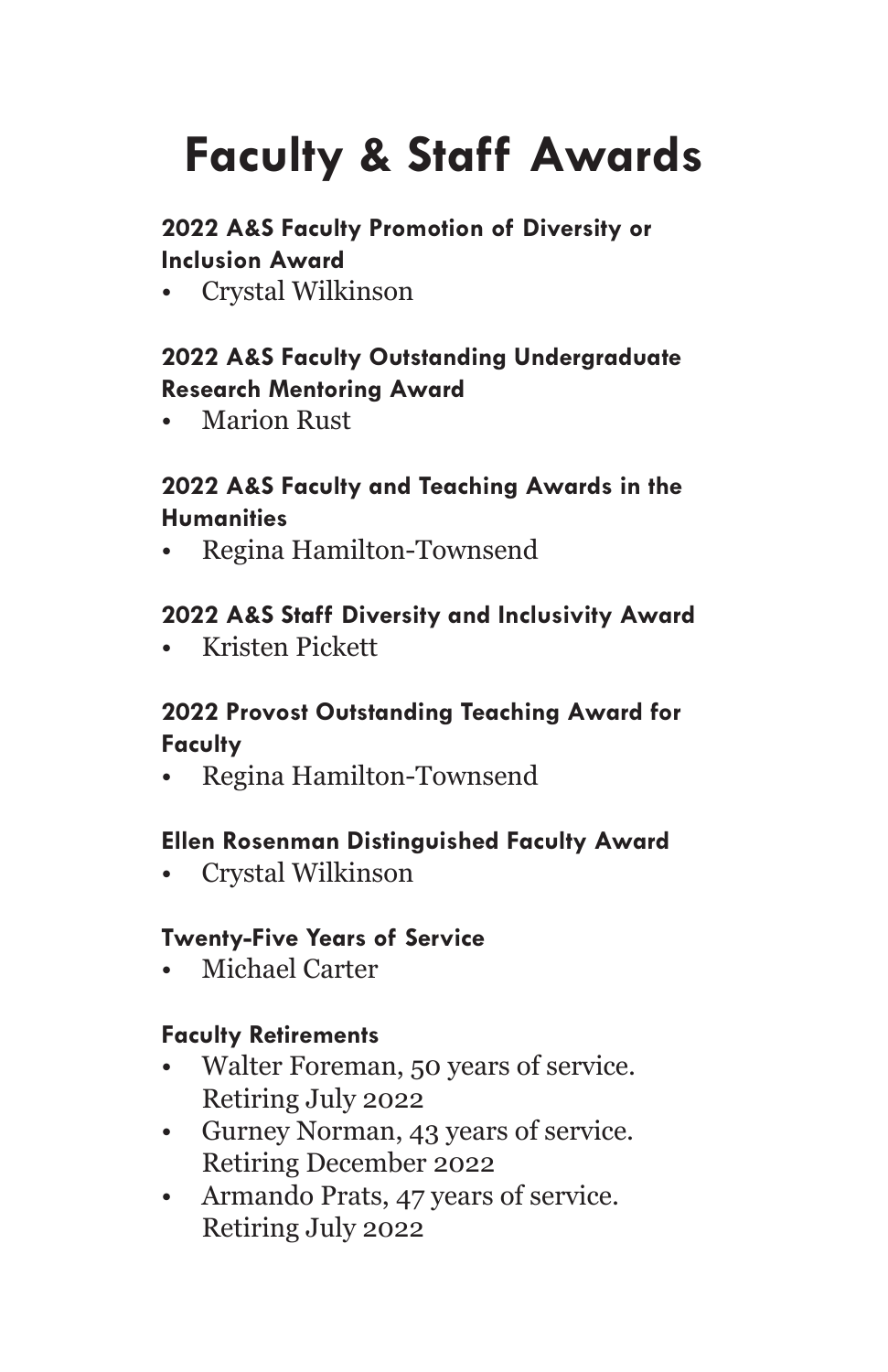### **Graduate Degrees**

#### **MA**

Mark Hines Sue Mize Jamison Stoike

#### **MFA**

Kevin Bond Chioma Ezeano Payton Howard Shanita Jackson Betsy Packard Allegra Solomon

#### **PhD**

Shannon Branfield Kathryn McClain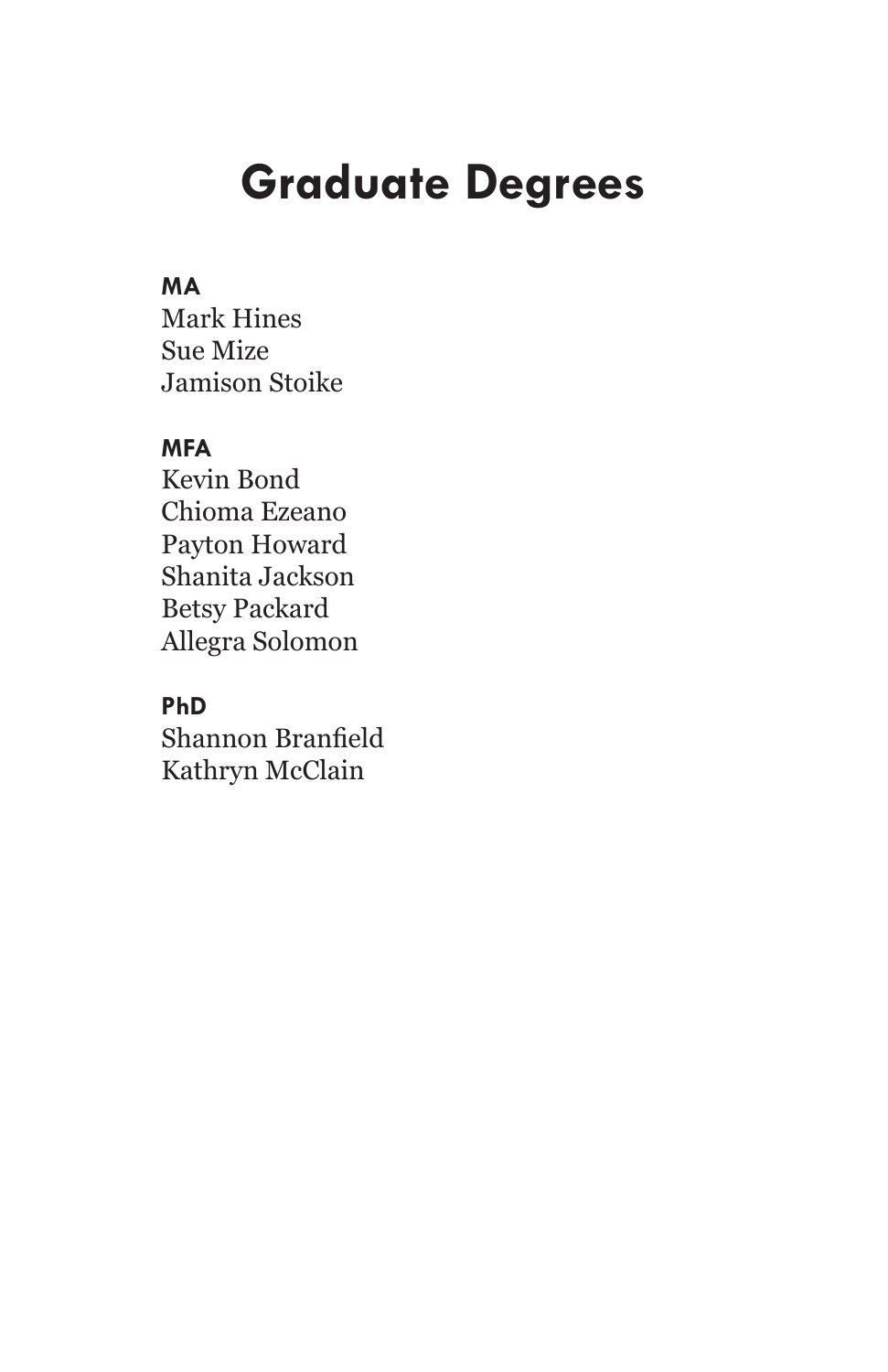### **Undergraduate Degrees**

Haley Abrams Madeleine Bittancourt Asa Brackett **\*** Hailey Combs **\* ΣΤΔ** Jerri Cook Clayton Dalton **\*** Tanner Eckstein **\*** Katherine Elliott Dillon Ellzey **\*** Jalynn Felton Blake Gidley Kaelyn Harris **\*** Emmajean Hearty Samuel Johnson LaNina Jones Jorden Keator **\* ΣΤΔ** Madison Krogman Bethany Lawless Ava Lawrey Lisa Lawton Jessie Lemaster Noah Mattox Claire McKinney **\*** Teresa Mehaffey Katilin Meredith Rachel O'Rourke **\*** Natalie Parks **\*** Bay Phillips Benjamin Rigney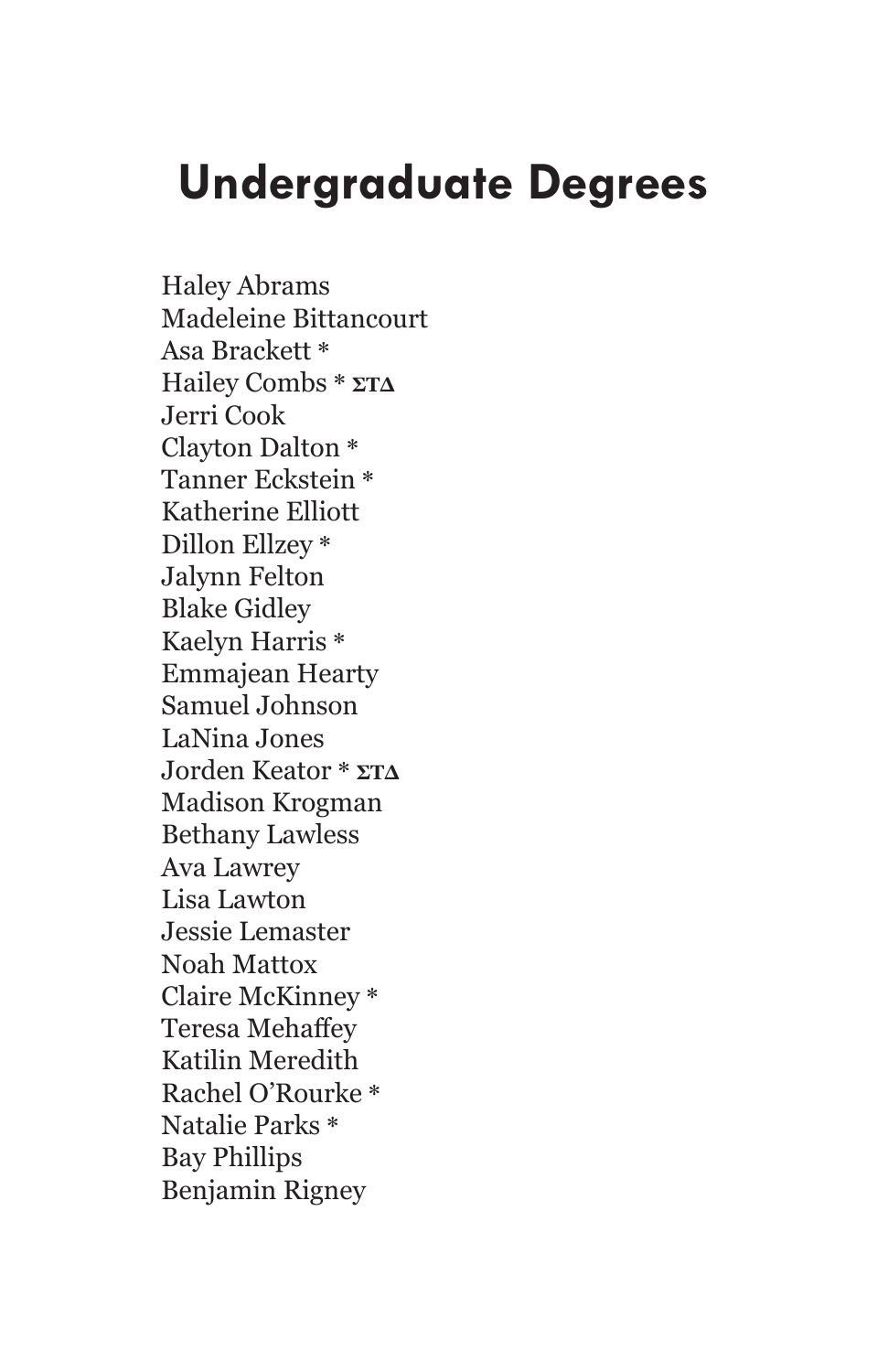Destiny Robertson Victoria Robinson **\*** Rachaell Scott Eliot Sharp Madison Spray Sierra Stewart Alexandra Stoeckle Shelby Stratton Hannah Timmermann **\* ΣΤΔ** Ryan Walker Deidra White **\*** Emma Wicke

**\* Graduating with Honors ΣΤΔ Sigma Tau Delta**